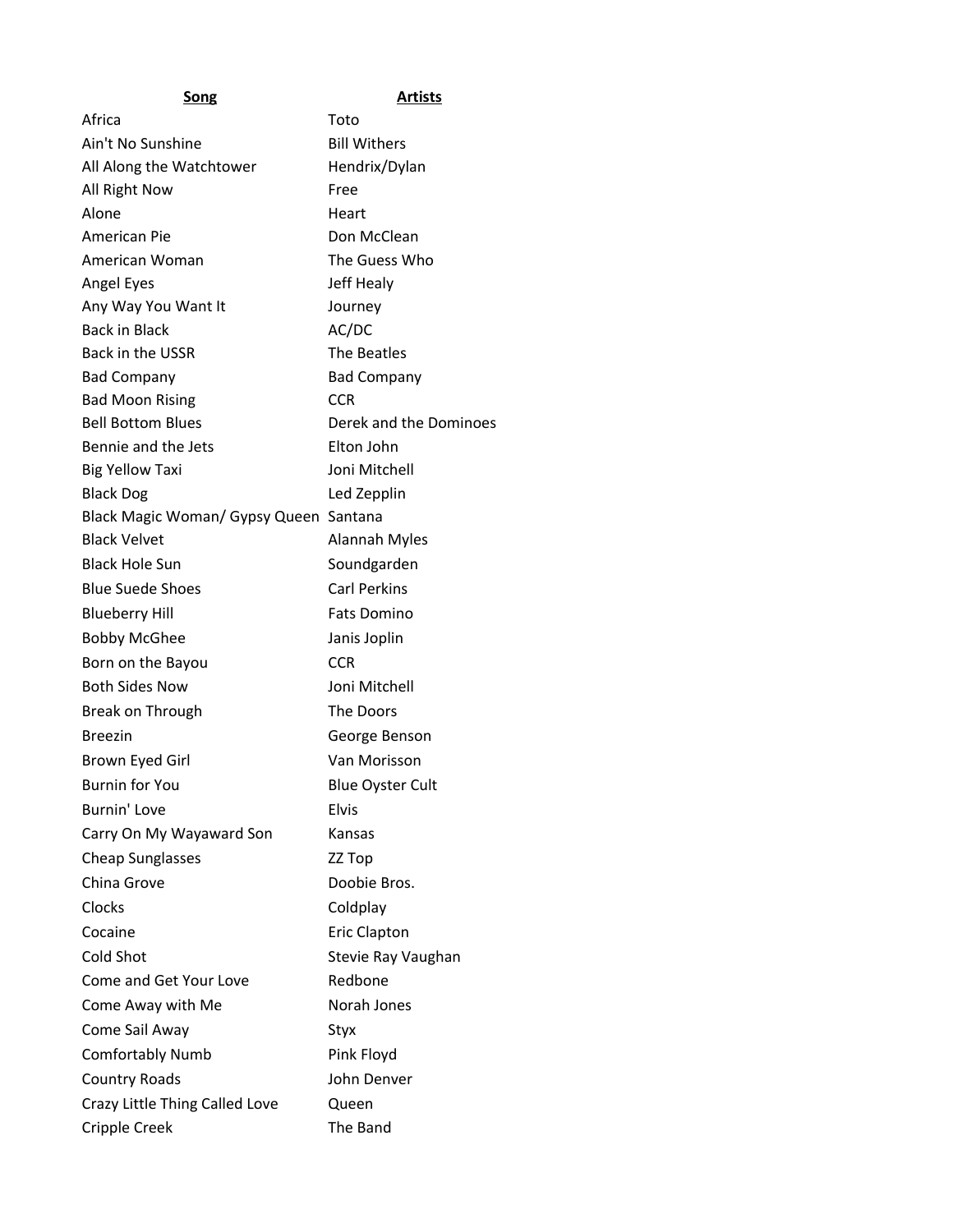| Crossfire                       | Stevie Ray Vaughan       |
|---------------------------------|--------------------------|
| Crossroads                      | Cream                    |
| Dancing in the Moonlight        | <b>King Harvest</b>      |
| December 1963 (Oh What a Night) | Frankie Valli            |
| Desperado                       | The Eagles               |
| Dixie Chicken                   | Little Feat              |
| Do It Again                     | <b>Steely Dan</b>        |
| Doctor My Eyes                  | Jackson Browne           |
| Don't Fear the Reaper           | <b>Blue Oyster Cult</b>  |
| Don't Know Why                  | Norah Jones              |
| Don't Speak                     | No Doubt                 |
| Don't Stop                      | Fleetwood Mac            |
| Don't Stop Believin'            | Journey                  |
| Down on the Corner              | <b>CCR</b>               |
| Dream On                        | Aerosmith                |
| Dreams                          | Fleetwood Mac            |
| Every Breath You Take           | The Police               |
| Evil Ways                       | Santana                  |
| Evil Woman                      | <b>ELO</b>               |
| Eye of the Tiger                | Survivor                 |
| Feelin' Alright                 | Joe Cocker               |
| Fly Like and Eagle              | <b>Steve Miller</b>      |
| Fool for Your Stockings         | ZZ Top                   |
| <b>Fortunate Son</b>            | <b>CCR</b>               |
| Frankenstein                    | <b>Edgar Winter Band</b> |
| Free Fallin'                    | <b>Tom Petty</b>         |
| Freebird                        | Lynyrd Skynyrd           |
| Freeride                        | <b>Edgar Winter Band</b> |
| Funk 49                         | The James Gang           |
| Ghostbusters                    | Ray Parker Jr.           |
| Gimme Some Lovin'               | The Spencer Davis Group  |
| Go Your Own Way                 | Fleetwood Mac            |
| Godzilla                        | <b>Blue Oyster Cult</b>  |
| Goodbye Yellow Brick Road       | Elton John               |
| Great Gig in the Sky            | Pink Floyd               |
| <b>Green Onions</b>             | Booker T and the MGs     |
| Hang On Sloopy                  | The McCoys               |
| Have You Ever Seen the Rain     | <b>CCR</b>               |
| Hazy Shade of Winter            | Simon & Garfunkel        |
| <b>Heart of Gold</b>            | Neil Young               |
| Heartbreaker                    | Pat Benatar              |
| Hello Mary Lou                  | <b>Ricky Nelson</b>      |
| Hey Joe                         | Jimi Hendrix Experience  |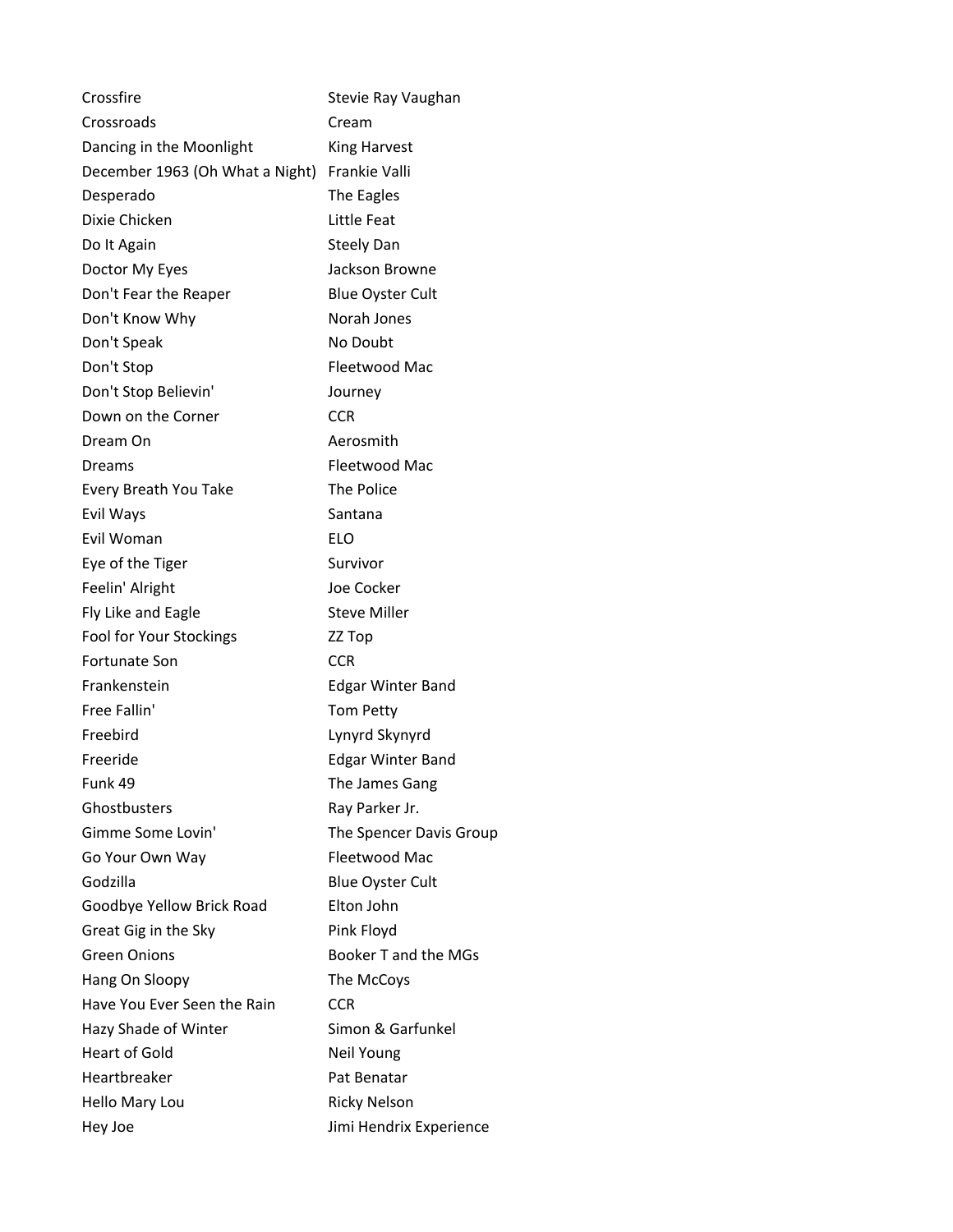| Hey Jude                   | The Beatles            |
|----------------------------|------------------------|
| Highway to Hell            | AC/DC                  |
| Hit Me with Your Best Shot | Pat Benatar            |
| Hold the Line              | Toto                   |
| Honky Tonk Women           | The Rolling Stones     |
| <b>Hotel California</b>    | The Eagles             |
| <b>Hound Dog</b>           | <b>Elvis</b>           |
| House of the Rising Sun    | The Animals            |
| How Long                   | Ace                    |
| How Sweet It Is            | James Taylor           |
| I Feel the Earth Move      | Carole King            |
| I Love Rock n' Roll        | Joan Jett              |
| I Saw Her Standing There   | The Beatles            |
| I Shot the Sheriff         | Eric Clapton           |
| <b>I Will Survive</b>      | Gloria Gaynor          |
| Imagine                    | John Lennon            |
| Iron Man                   | <b>Black Sabbath</b>   |
| Jackson                    | Johnny Cash            |
| Jailhouse Rock             | Elvis                  |
| Jesus is Just Alright      | Doobie Bros.           |
| Jet Airliner               | <b>Steve Miller</b>    |
| Johnny B. Goode            | <b>Chuck Berry</b>     |
| Joy to the World           | 3 Dog Night            |
| Jumpin Jack Flash          | The Rolling Stones     |
| Just the Way You Are       | <b>Billy Joel</b>      |
| Killing Me Softly          | Roberta Flack          |
| La Grange                  | ZZ Top                 |
| Landslide                  | Fleetwood Mac          |
| Layla                      | Derek and the Dominoes |
| Let It Be                  | The Beatles            |
| Life in the Fast Lane      | The Eagles             |
| Light My Fire              | The Doors              |
| Listen to the Music        | Doobie Bros.           |
| Long Train Running         | Doobie Bros.           |
| Love Fool                  | The Cardigans          |
| Magic Carpet Ride          | Steppenwolf            |
| Magic Man                  | Heart                  |
| Maybe I'm Amazed           | Paul McCartney         |
| Message in a Bottle        | The Police             |
| Moondance                  | Van Morisson           |
| More Than A Feeling        | <b>Boston</b>          |
| Movin' Out                 | <b>Billy Joel</b>      |
| My Life                    | <b>Billy Joel</b>      |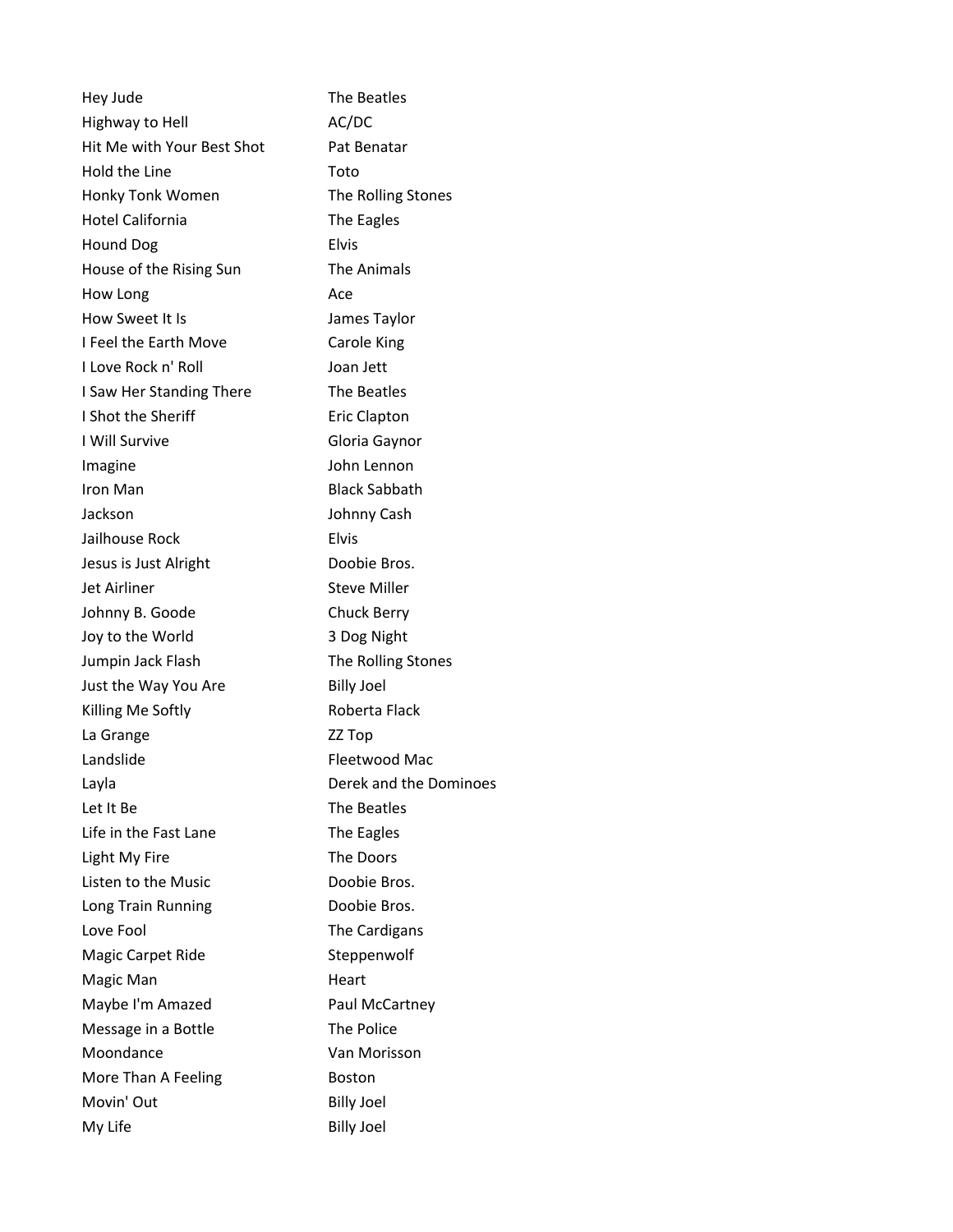Natural Woman Carole King New York State of Mind
Billy Joel Oh Darlin' The Beatles Old Love Eric Clapton Old Time Rock n' Roll Bob Seger On Broadway George Benson One Flight Down Norah Jones Oye Como Va Santana Peaceful Easy Feeling The Eagles Piano Man Billy Joel Pinball Wizard The Who Play that Funky Music **Average White Band** Pride and Joy Stevie Ray Vaughan Proud Mary **CCR** Purple Haze **Jimi Hendrix Experience** Purple Rain Prince Reelin' in the Years Steely Dan Rich Girl **Hall & Oats** Rock n' Roll Hoochie Coo Johnny Winter Rocket Man Elton John Rolling in the Deep Adele Sara Smile **Hall & Oats** Satisfaction **The Rolling Stones** She's Not There The Zombies Simple Man Lynyrd Skynyrd Smoke on the Water **Deep Purple** Some Kind of Wonderful Grand Funk Railroad Someone like You **Adele** Something The Beatles Splish Splash Bobby Darin Spooky Classics IV Stairway to Heaven **Led Zepplin** Sultans of Swing **Dire Straights** Summer of 69' Brian Adams Sunny **Pat Martino** Sunshine of Your Love **Cream** Superstition Superstition Stevie Wonder Suspicious minds Elvis Sweet Child O' Mine Guns n' Roses Sweet Home Alabama Lynyrd Skynyrd Takin' Care of Business Bachman Turner Overdrive Tears in Heaven **Example 20** Eric Clapton The Breeze Lynyrd Skynyrd